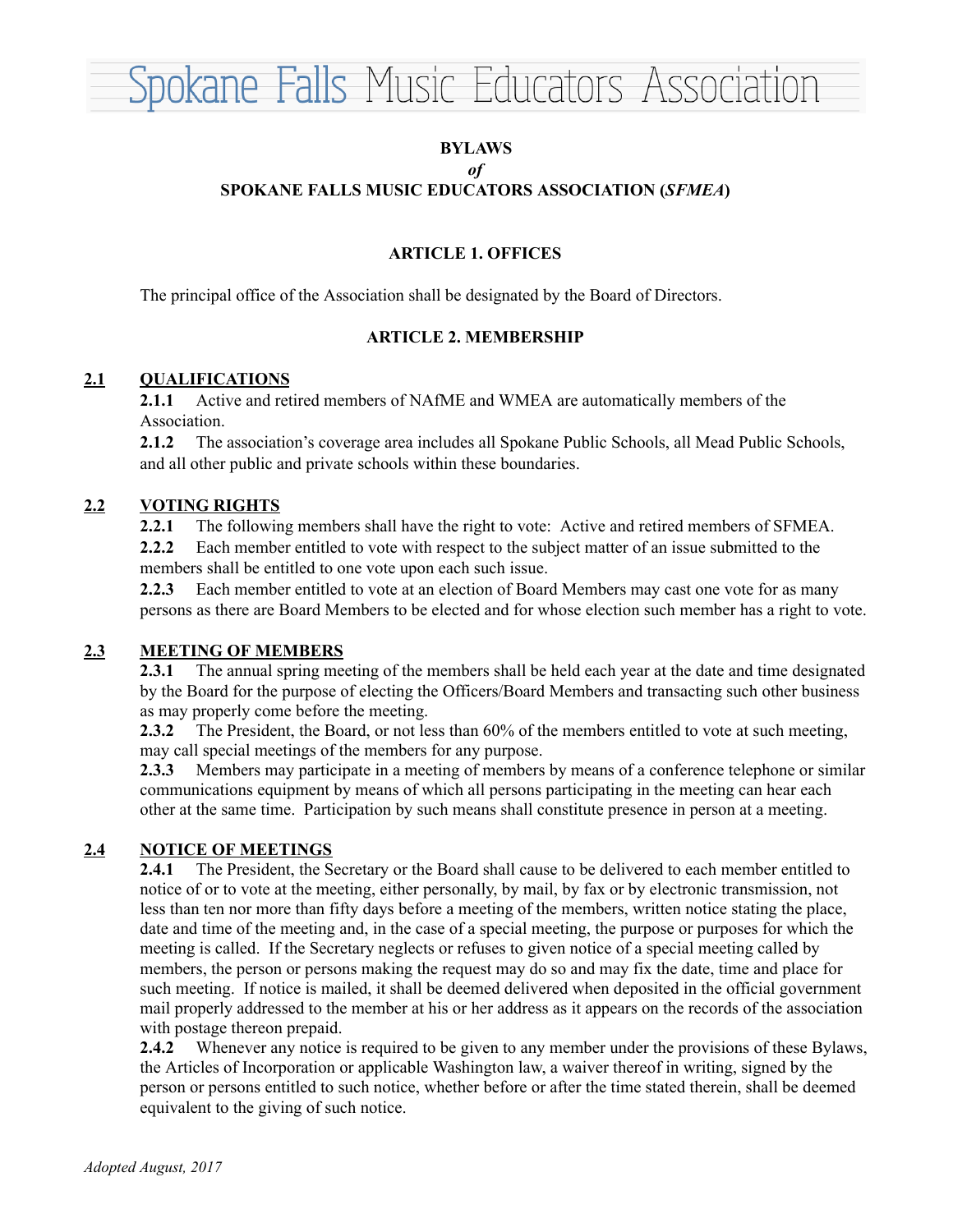# **2.5 QUORUM AND MANNER OF ACTING**

**2.5.1** Nine (9) of the members of the association entitled to vote, represented in person, shall constitute a quorum at a meeting of the members. If less than a quorum of the members entitled to vote is represented at a meeting, a majority of the members so represented may adjourn the meeting from time to time without further notice.

**2.5.2** The vote of a majority of the votes entitled to be cast by the members present at a meeting at which a quorum is present shall be necessary for the adoption of any matter voted upon by the members, unless a greater proportion is required by applicable Washington law, the Articles of Incorporation or these Bylaws.

## **2.6 ELECTRONIC TRANSMISSION**

The association may deliver to a member notices, demands, consents or waivers by electronic transmission, if such member has consented to receive such electronically transmitted communications.

# **ARTICLE 3. BOARD OF DIRECTORS**

## **3.1 GENERAL POWERS**

The affairs of the association shall be managed by elected officers constituting the Board of Directors ("Board Members"). The officers of the association shall be a President, a Vice President, a Secretary, a Treasurer and such other officers as may be determined by the Board and elected by the membership. Such other officers shall hold office for such period, have such authority and perform such duties as are provided in these Bylaws or as may be provided by resolution of the Board. Any two or more offices may be held by the same person, except the offices of President and Secretary.

# **3.2 NUMBER**

**3.2.1** The Board shall consist of not less than four (4) nor more than eight (8) Board Members. The number of Board Members may be changed from time to time by amendment to these Bylaws, provided that no decrease in the number shall have the effect of shortening the term of any incumbent Board Member.

**3.2.2** The Executive Board shall consist of the following officers: President, Vice President or President-Elect, Secretary, and Treasurer. These positions must comprise at least 50% of total board members, and must be elected, not appointed. Somebody other than the Treasurer can provide bookkeeping service if desired (see Article 4.4). The Executive Board shall be the governing body and shall have authority in all matters pertaining to the Association.

**3.2.3** The remaining board members, consisting of the Band Representative, Choral Representative, Orchestra Representative, and Elementary Representative cannot comprise more than 50% of the total number of board members.

**3.3.1** Board Members shall be members of the Association and have such other qualifications as the Board may prescribe by resolution or amendment to these Bylaws.

**3.3.2** Unless a Board Member dies, resigns or is removed, he or she shall hold office for a term of two years or until his or her successor is elected, whichever is later.

**3.3.3** Board Member terms shall begin July 1 of even-numbered years, coinciding with the term of office for board members of the Washington Music Educators Association (WMEA).

# **3.4 MEETING OF THE BOARD**

**3.4.1 Regular Meetings**. There will be at least one meeting of the Board of Directors each year. By resolution, the Board may specify the date, time and place for the holding of that meeting and additional regular meetings without other notice than such resolution.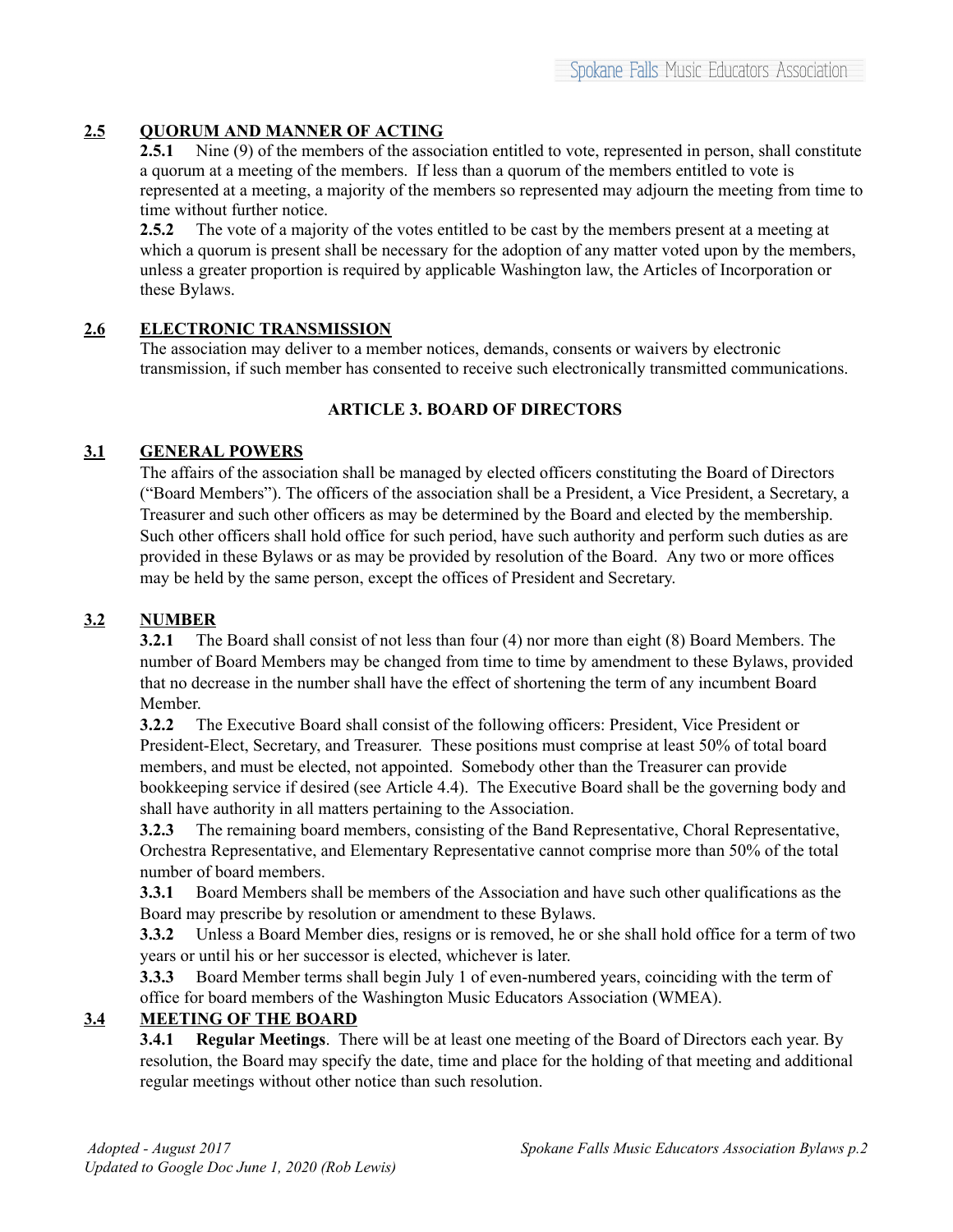**3.4.2 Special Meetings**. Special meetings of the Board or any committee designated and appointed by the Board may be called by or at the written request of the President or any two Board Members, or, in the case of a committee meeting, by the chairman of the committee. The person or persons authorized to call special meetings may fix any place as the place for holding any special Board or committee meeting called by them.

# **3.5 MEETINGS BY TELEPHONE**

Members of the Board or any committee designated by the Board may participate in a meeting of such Board or committee by means of a conference telephone or similar communications equipment by means of which all persons participating in the meeting can hear each other at the same time. Participation by such means shall constitute presence in person at a meeting.

# **3.6 PLACE OF MEETINGS**

All meetings shall be held at a place designated by the Board, by any persons entitled to call a meeting or by a waiver of notice signed by all Board Members.

# **3.7 NOTICE OF SPECIAL MEETINGS**

Notice of special Board or committee meetings shall be given to a Board Member in writing or by personal communication with the Board Member not less than ten days before the meeting. Notices in writing may be delivered or mailed to the Board Member at his or her address shown on the records of the association or given by facsimile or electronic transmission. Neither the business to be transacted at, nor the purpose of any special meeting need be specified in the notice of such meeting. If notice is delivered by mail, the notice shall be deemed effective when deposited in the official government mail properly addressed with postage thereon prepaid. Notices by electronic transmission must be delivered in accordance with Section 3.17 of these Bylaws.

## **3.8 WAIVER OF NOTICE**

**3.8.1 In Writing.** Whenever any notice is required to be given to any Board Member under the provisions of these Bylaws, the Articles of Incorporation or applicable Washington law, a waiver thereof in writing, signed by the person or persons entitled to such notice, whether before or after the time stated therein, shall be deemed equivalent to the giving of such notice. Neither the business to be transacted at, nor the purpose of, any regular or special meeting of the Board need be specified in the waiver of notice of such meeting.

**3.8.2 By Attendance**. The attendance of a Board Member at a meeting shall constitute a waiver of notice of such meeting, except where a Board Member attends a meeting for the express purpose of objecting to the transaction of any business because the meeting is not lawfully called or convened.

# **3.9 QUORUM AND MANNER OF ACTING**

**3.9.1** 75% of the number of Board Members in office shall constitute a quorum for the transaction of business at any Board meeting. If a quorum is not present at a meeting, a majority of the Board Members present may adjourn the meeting from time to time without further notice.

**3.9.2** The act of the majority of the Board Members present at a meeting at which there is a quorum shall be the act of the Board, unless the vote of a greater number is required by these Bylaws, the Articles of Incorporation or applicable Washington law.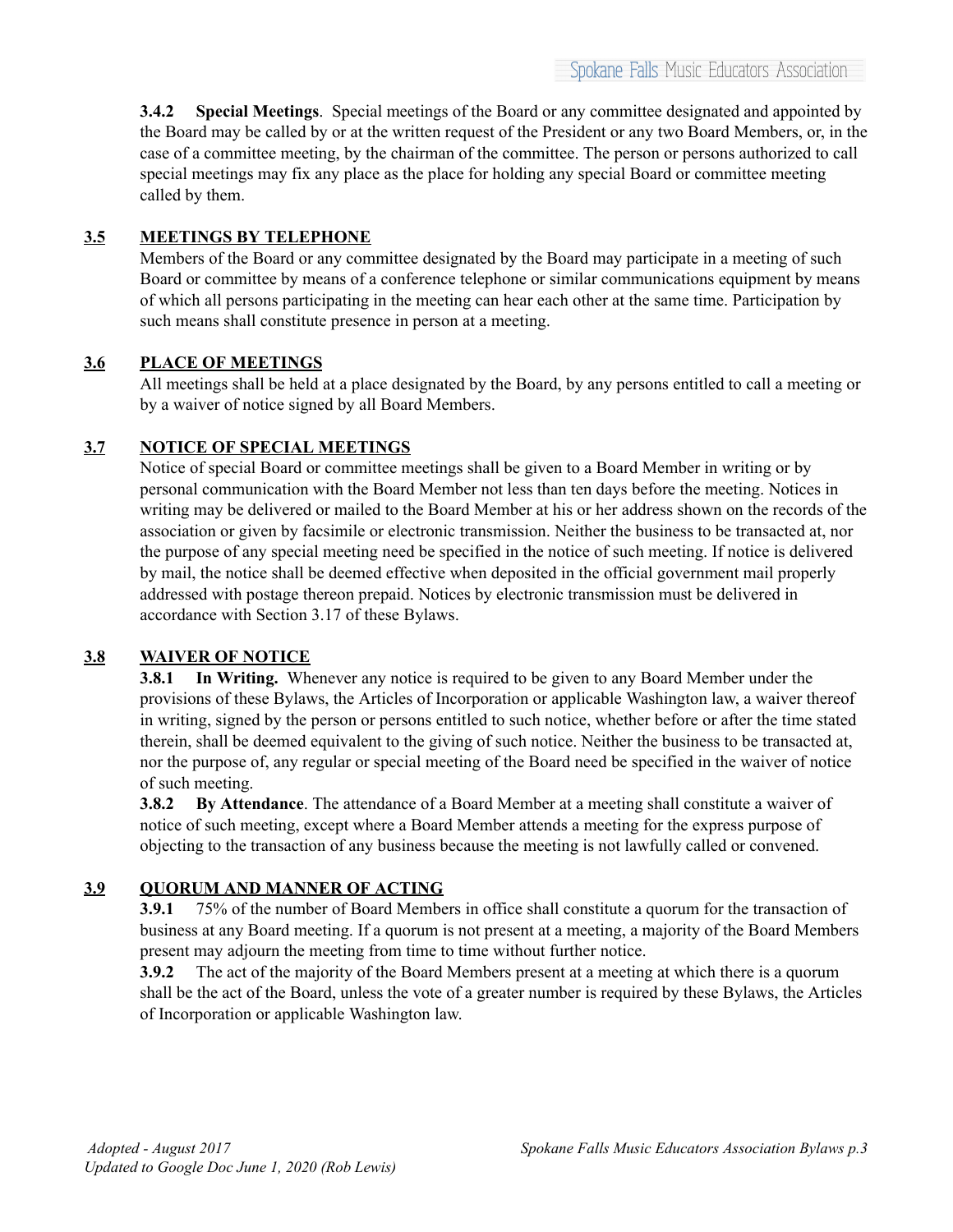# **3.10 PRESUMPTION OF ASSENT**

A Board Member of the association present at a Board meeting at which action on any corporate matter is taken shall be presumed to have assented to the action taken unless his or her dissent or abstention is entered in the minutes of the meeting, or unless such Board Member files a written dissent or abstention to such action with the person acting as secretary of the meeting before the adjournment thereof, or forwards such dissent or abstention by registered mail to the Secretary of the association immediately after the adjournment of the meeting. Such right to dissent or abstain shall not apply to a Board Member who voted in favor of such action.

# **3.11 ACTION BY BOARD WITHOUT MEETING**

Any action which could be taken at a meeting of the Board may be taken without a meeting if a written consent setting forth the action so taken is signed by each of the Board Members. Such written consents may be signed in two or more counterparts, each of which shall be deemed an original and all of which, taken together, shall constitute one and the same document. Any such written consent shall be inserted in the minute book as if it were the minutes of a Board meeting.

### **3.12 RESIGNATION**

Any Board Member may resign at any time by delivering written notice to the President or the Secretary at the registered office of the association, or by giving oral or written notice at any meeting of the Board Members. Any such resignation shall take effect at the time specified therein, or if the time is not specified, upon delivery thereof and, unless otherwise specified therein, the acceptance of such resignation shall not be necessary to make it effective.

## **3.13 REMOVAL**

**3.13.1** At any regular or special meeting of the Board, one or more Board Members may be removed from office, with or without cause, by two-thirds of the votes cast by Board Members then in office. **3.13.2** At a meeting of members called expressly for that purpose, one or more Board Members (including the entire Board) may be removed from office, with or without cause, by two-thirds of the votes cast by members then entitled to vote present at a meeting of members at which a quorum is present.

## **3.14 VACANCIES**

A vacancy in the position of Board Member may be filled by the affirmative vote of a majority of the remaining Board Members though less than a quorum of the Board. A Board Member who fills a vacancy shall serve for the unexpired term of his or her predecessor in office.

## **3.15 BOARD COMMITTEES**

**3.15.1 Standing or Temporary Committees**. The Board, by resolution adopted by a majority of the Board Members in office, may designate and appoint one or more standing or temporary committees. **3.15.1a** The Advisory Committee shall be a standing committee acting as a resource for the Executive Board. The Advisory Committee shall consist of the Past President, WIAA Music Committee Chairperson for District 7, Administrative Representative (local or WMEA), Collegiate Representative (Local or WMEA). Advisory Committee members will not have board member voting rights. They may make recommendations to the Executive board and attend meetings to provide input.

**3.15.2 Quorum; Manner of Acting** A majority of the number of Board Members composing any committee shall constitute a quorum, and the act of a majority of the members of a committee present at a meeting at which a quorum is present shall be the act of the committee.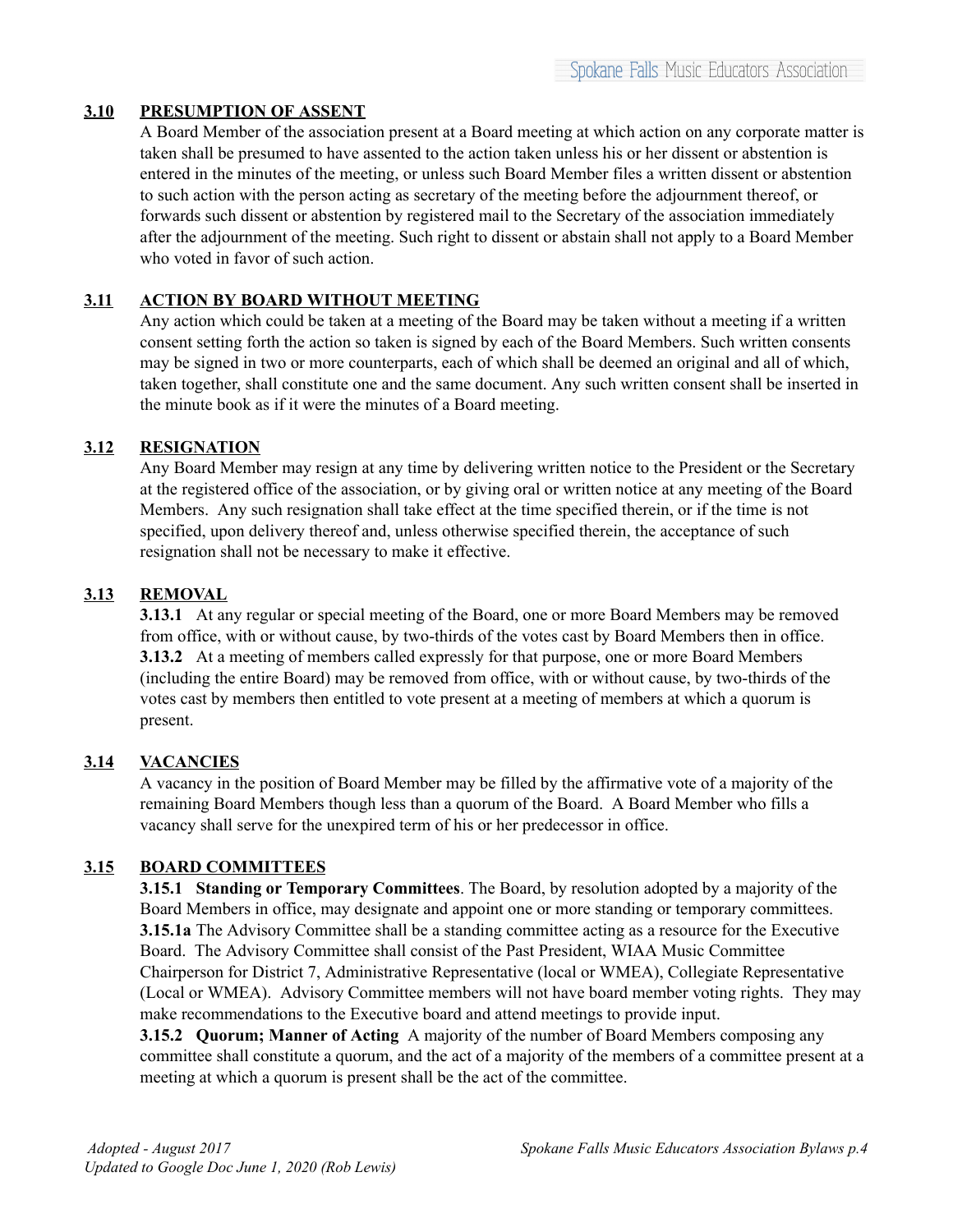**3.15.3 Resignation** Any member of any committee may resign at any time by delivering written notice thereof to the President, the Secretary or the chairperson of such committee, or by giving oral or written notice at any meeting of such committee. Any such resignation shall take effect at the time specified therein, or if the time is not specified, upon delivery thereof and, unless otherwise specified therein, the acceptance of such resignation shall not be necessary to make it effective.

**3.15.4 Removal of Committee Member** The Board, by resolution adopted by a majority of the Board Members in office, may remove from office any member of any committee.

## **3.16 COMPENSATION**

The Board Members shall receive no compensation for their service as Board Members but may receive reimbursement for expenditures incurred on behalf of the association.

## **3.17 ELECTRONIC TRANSMISSION**

The association may deliver to a Board Member notices, demands, consents or waivers by electronic transmission, if such Board Member has consented to receive such electronically transmitted communications.

## **ARTICLE 4. DUTIES OF OFFICERS**

### **4.1 PRESIDENT**

The President shall be the chief executive officer of the association, and, subject to the Board's control, shall supervise and control all of the assets, business and affairs of the association. The President shall preside over meetings of the members and the Board. The President may sign deeds, mortgages, bonds, contracts, or other instruments, except when the signing and execution thereof have been expressly delegated by the Board or by these Bylaws to some other officer or agent of the association or are required by law to be otherwise signed or executed by some other officer or in some other manner. In general, the President shall perform all duties incident to the office of President and such other duties as are assigned to him or her by the Board from time to time.

### **4.2 PRESIDENT-ELECT (a.k.a. VICE PRESIDENT)**

In the event of the death of the President or his or her inability to act, the President-Elect, a.k.a. Vice President shall perform the duties of the President, except as may be limited by resolution of the Board, with all the powers of and subject to all the restrictions upon the President. The Vice President shall have, to the extent authorized by the President or the Board, the same powers as the President to sign deeds, mortgages, bonds, contracts or other instruments. The Vice President shall perform such other duties as from time to time may be assigned to them by the President or the Board.

## **4.3 SECRETARY**

The Secretary shall: (a) keep the minutes of meetings of the members and the Board, and minutes which may be maintained by committees of the Board; (b) see that all notices are duly given in accordance with the provisions of these Bylaws or as required by law; (c) be custodian of the corporate records of the association; (d) keep records of the post office address of each member, Board Member and officer; (e) sign with the President, or other officer authorized by the President or the Board, deeds, mortgages, bonds, contracts, or other instruments; and (f) in general perform all duties incident to the office of Secretary and such other duties as from time to time may be assigned to him or her by the President or the Board.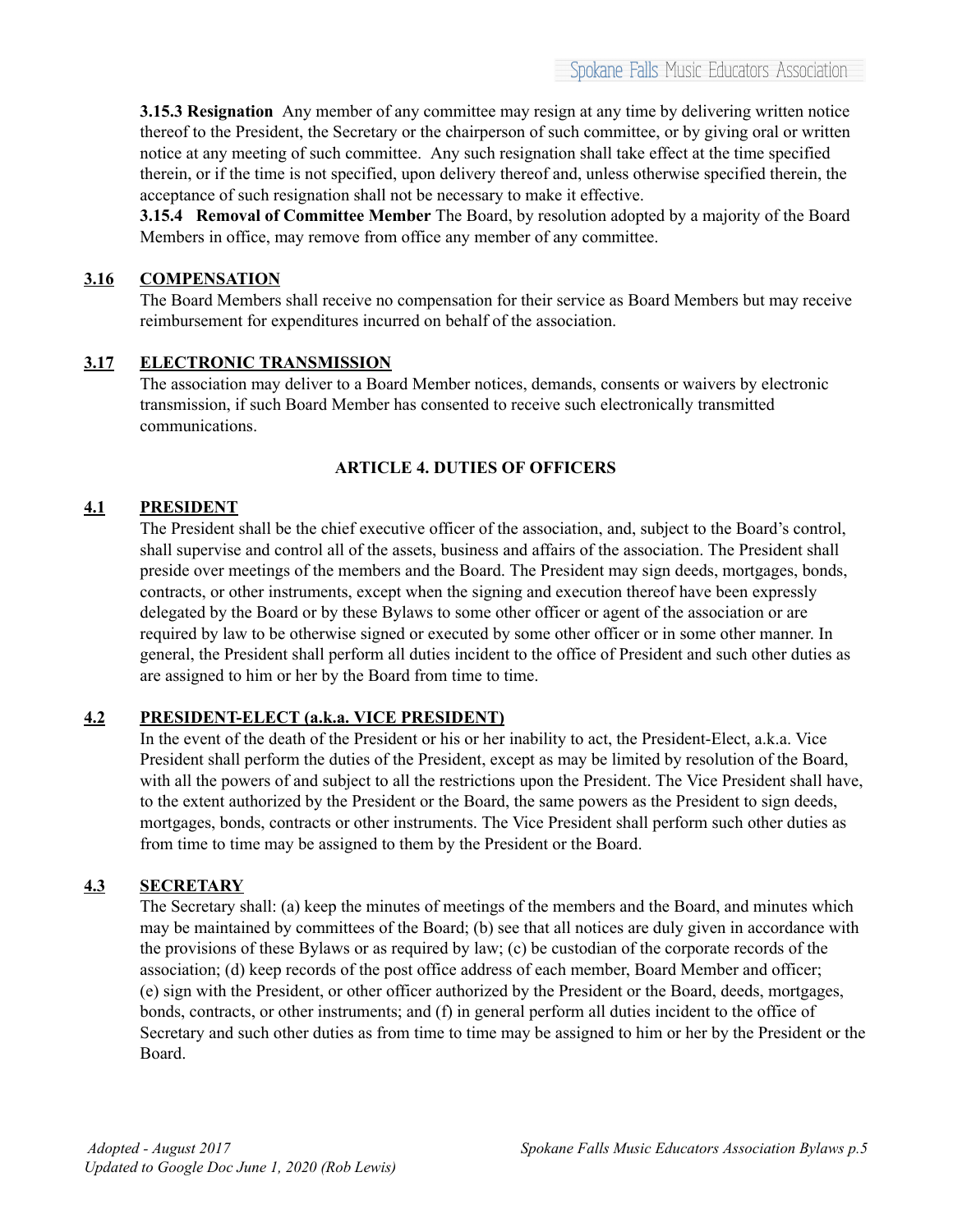## **4.4 TREASURER**

If requested by the Board, the Treasurer shall give a bond for the faithful discharge of his or her duties in such amount and with such surety or sureties as the Board may determine. The Treasurer shall have charge and custody of and be responsible for all funds and securities of the association; receive and give receipts for moneys due and payable to the association from any source whatsoever, and deposit all such moneys in the name of the association in banks, trust companies or other depositories selected in accordance with the provisions of these Bylaws; and in general perform all of the duties incident to the office of Treasurer and such other duties as from time to time may be assigned to him or her by the President or the Board. If as requested by the Board, a different Board Member, individual member or outside party performs bookkeeping services, that party may receive an honorarium for such non-Board Member bookkeeping services.

### **4.5 ALL OFFICERS**

All officers of the association will adhere to the duties and responsibilities outlined in the SFMEA Operations Manual.

### **ARTICLE 5. ADMINISTRATIVE PROVISIONS**

### **5.1 BOOKS AND RECORDS**

The association shall keep a file of copies of its current Articles of Incorporation and Bylaws; correct and adequate records of accounts and finances; minutes of the proceedings of its members and the Board, and any minutes which may be maintained by committees of the Board; records of the name and address of each member, Board Member, and officer; and such other records as may be necessary or advisable. All books and records of the association shall be open at any reasonable time to inspection by any member of three months standing or to a representative of more than five percent of the membership.

### **5.2 ACCOUNTING YEAR**

The accounting year of the association shall be the twelve months ending May 31st.

### **5.3 RULES OF PROCEDURE**

The rules of procedure at meetings of the Board and committees of the Board shall be rules contained in Roberts' Rules of Order on Parliamentary Procedure, newly revised, so far as applicable and when not inconsistent with these Bylaws, the Articles of Incorporation or any resolution of the Board.

### **ARTICLE 6. AMENDMENTS**

These Bylaws may be altered, amended or repealed and new Bylaws may be adopted by the vote of a majority of the number of Board Members in office.

The foregoing Bylaws were adopted by the Board of Directors on

August 8, 2017 Dan Nord, President Rob Lewis, President-Elect Brandon Campbell, Treasurer Courtney Vetter, Secretary Jeff McMurtery, Band Rep Choral Rep, Jeffrey Boen